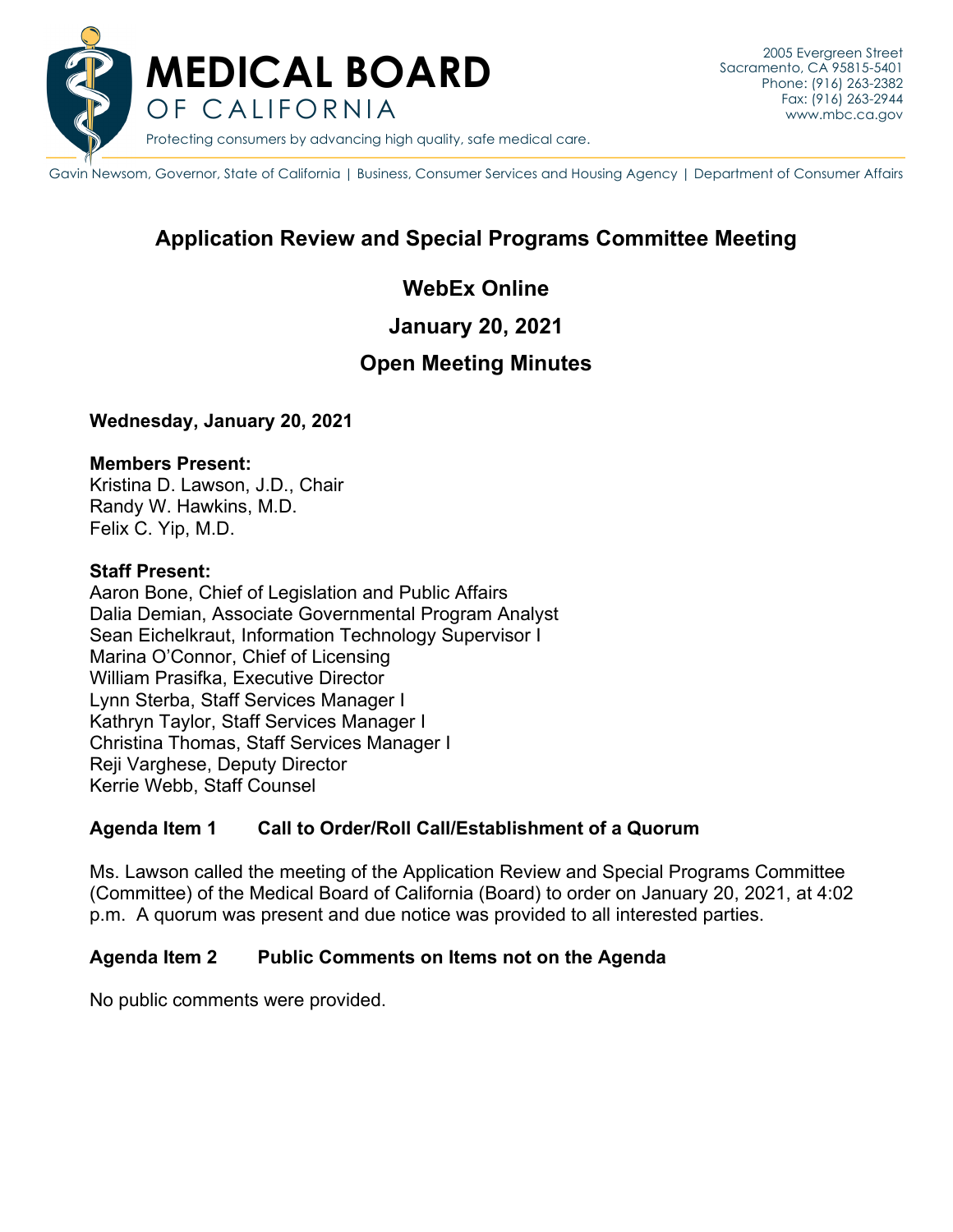Application Review and Special Programs Committee Meeting Meeting Minutes from January 20, 2021 Page 2

### *Agenda Item 3 Approval of the Minutes from the August 12, 2020, Application Review and Special Program Committee Meeting*

No edits from the members.

Dr. Hawkins made a motion to approve the Minutes from the August 12, 2020, Application Review and Special Program Committee Meeting; s/Ms. Lawson. Motion carried unanimously (3-0).

#### *Agenda Item 4 Discussion and Possible Action to Recommend to the Full Board to Delegate to Board Staff the Authority to Grant Extensions to Postgraduate Training Licenses*

Ms. O'Connor presented information regarding the Board's request to approve a recommendation to the full Board to delegate to Board staff the authority to grant extensions to Postgraduate Training Licenses, pursuant to California and Business Professions Code (BPC) section 2065(g).

Business and Professions Code (BPC) section 2064.5(b) allows a PTL to remain active for 39 months if the holder is enrolled in a board-approved postgraduate training program in California. BPC section 2065(g) gives the Board discretion to extend the PTL beyond the 39 months to allow the holder to obtain 36 months of required postgraduate training including the 24 months in the same program requirement. The Board continues to receive license applications from residents who have not obtained 24 months of postgraduate training in the same program after completing the 36 months of training required for licensure due to circumstances outside of their control.

Ms. O'Connor presented the request to the Committee to approve the recommendation to the full Board to delegate the authority to Board staff to grant extensions to PTLs pursuant to BPC section 2065(g). If approved, the recommendation will be brought to the full Board for approval at its February 4, 2021 meeting.

Dr. Hawkins asked whether there is anything negative about this proposed change.

Ms. O'Connor responded that she does not see any negatives at this time, since the Board has not had too many situations come up yet; however, there could be more situations that come up since we just went through our first of transition period to the new law.

Dr. Yip indicated that he would like to see reporting of how many extensions will be approved by staff in the next year.

 case-by-case basis. This does not mean that every single case will be approved, but there Mr. Prasifka indicated that it is important for these very exceptional cases to be heard on a are exceptional cases that will need to be considered on their merit on an individual basis. There are no downsides because future requests will be reviewed by the Board staff to determine whether or not it will be approved.